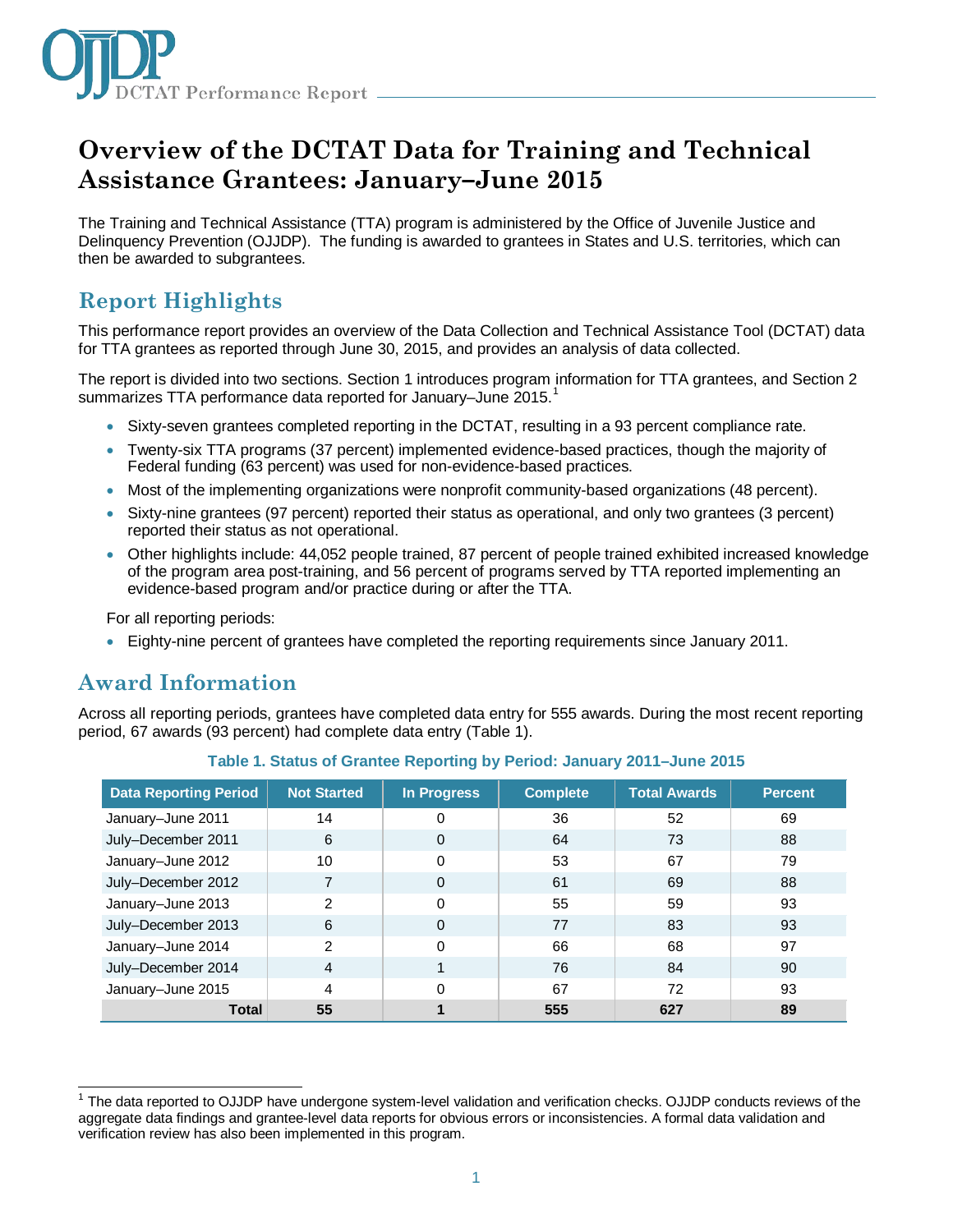The percentage of grantees that have completed the reporting requirements over the past nine reporting periods is captured in Figure 1. Overall, the percentage of compliance for all reporting periods is 89 percent.



**Figure 1. Reporting Compliance: January 2011–June 2015**

There have been slight variations in the population served across reporting periods due to a fluctuation in the total number of grantees. Targeted services include any approaches specifically designed to meet the needs of the intended population (e.g., gender-specific, culturally based, and developmentally appropriate services).

|                                               | <b>Number of Grantees Serving Group During Reporting Period</b> |                   |                                      |                 |
|-----------------------------------------------|-----------------------------------------------------------------|-------------------|--------------------------------------|-----------------|
| <b>Population</b>                             | July-December 2013                                              | January-June 2014 | July-December 2014 January-June 2015 |                 |
| <b>Race/Ethnicity</b>                         |                                                                 |                   |                                      |                 |
| American Indian/<br>Alaska Native             | 13                                                              | 13                | 13                                   | 10 <sup>°</sup> |
| Asian                                         | 10 <sup>1</sup>                                                 | 9                 | 10                                   | $\overline{7}$  |
| Black/African American                        | 12                                                              | 11                | 12                                   | 10              |
| Hispanic or Latino (of<br>Any Race)           | 12                                                              | 11                | 12                                   | 9               |
| Native Hawaiian and<br>Other Pacific Islander | 9                                                               | 7                 | $\overline{7}$                       | 6               |
| Other Race                                    | 11                                                              | 8                 | $\overline{7}$                       | 6               |
| White/Caucasian                               | 11                                                              | 10                | 10                                   | 9               |
| Caucasian/Non-Latino                          | 10                                                              | 9                 | 11                                   | 8               |
| Youth Population Not<br>Served Directly       | 58                                                              | 52                | 61                                   | 56              |
| <b>Justice System Status</b>                  |                                                                 |                   |                                      |                 |
| At-Risk Population (No<br>Prior Offense)      | 6                                                               | 8                 | 9                                    | 8               |
| <b>First-Time Offenders</b>                   | $\overline{7}$                                                  | 9                 | 10                                   | 9               |
| <b>Repeat Offenders</b>                       | 10                                                              | 9                 | 10                                   | 9               |
| Sex Offenders                                 | 4                                                               | 5                 | 5                                    | 3               |
| <b>Status Offenders</b>                       | 7                                                               | 8                 | 9                                    | 7               |
| <b>Violent Offenders</b>                      | 4                                                               | 6                 | 8                                    | 6               |
| Youth Population Not<br>Served Directly       | 65                                                              | 55                | 62                                   | 56              |

### **Table 2. Target Populations Served: July 2013–June 2015**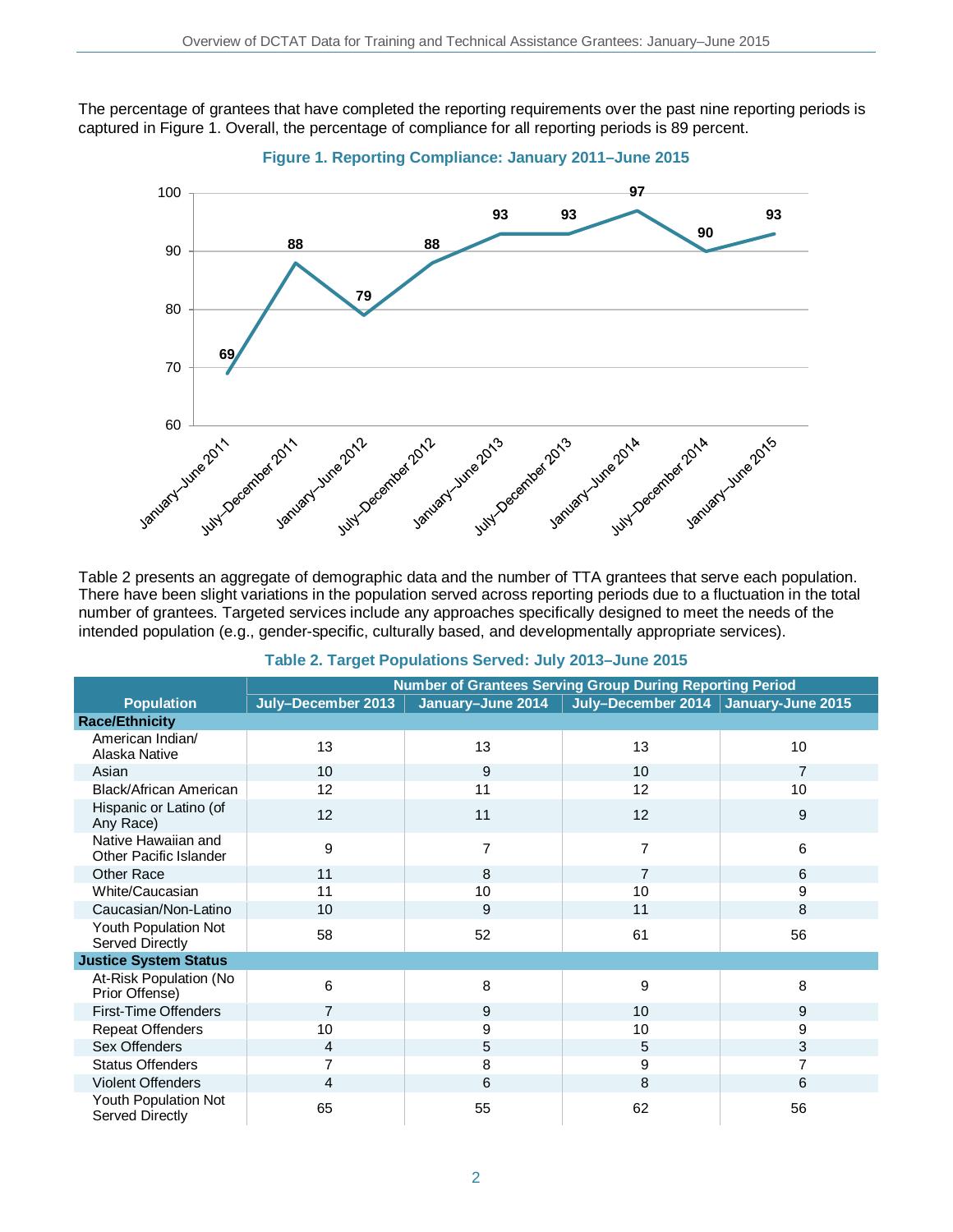| Gender                                  |    |    |    |                   |  |  |
|-----------------------------------------|----|----|----|-------------------|--|--|
| Male                                    | 13 | 13 | 14 | 11                |  |  |
| Female                                  | 13 | 14 | 15 | $12 \overline{ }$ |  |  |
| Youth Population Not<br>Served Directly | 59 | 53 | 61 | 57                |  |  |
| Age                                     |    |    |    |                   |  |  |
| $0 - 10$                                | 6  | 5  | 4  | 4                 |  |  |
| $11 - 18$                               | 13 | 15 | 15 | 13                |  |  |
| Older than 18                           | 11 | 12 | 11 | 9                 |  |  |
| Youth Population Not<br>Served Directly | 57 | 52 | 60 | 55                |  |  |
| <b>Geographic Area</b>                  |    |    |    |                   |  |  |
| Rural                                   | 12 | 13 | 12 | 10                |  |  |
| Suburban                                | 11 | 11 | 12 | 10 <sup>°</sup>   |  |  |
| Tribal                                  | 12 | 12 | 11 | 8                 |  |  |
| Urban                                   | 12 | 12 | 13 | 11                |  |  |
| Youth Population Not<br>Served Directly | 58 | 53 | 61 | 57                |  |  |

# **Evidence-Based Programs**

Evidence-based programs include programs that follow a model of success proven by academic research efforts. During the January–June 2015 reporting period, 26 TTA programs (37 percent) implemented evidence-based practices, and 45 programs (63 percent) did not (Figure [2](#page-2-0)).<sup>2</sup> A total funding of \$64,910,845 was awarded to TTA programs, regardless of whether they were operational or not. [3](#page-2-1) Of this funding, \$20,039,860 (31 percent) was used to support programs that implemented evidence-based practices, and \$44,870,985 (69 percent) was used for nonevidence-based practices (Figure 3).





<span id="page-2-0"></span> $\overline{a}$  $2$  One TTA program had incomplete grant award information and was therefore not included in analysis for evidence-based compared with non-evidence based programs or implementing organization type.<br><sup>3</sup> The values shown are based on grantee reported data and do not necessarily reflect the full grant amounts awarded by

<span id="page-2-1"></span>OJJDP.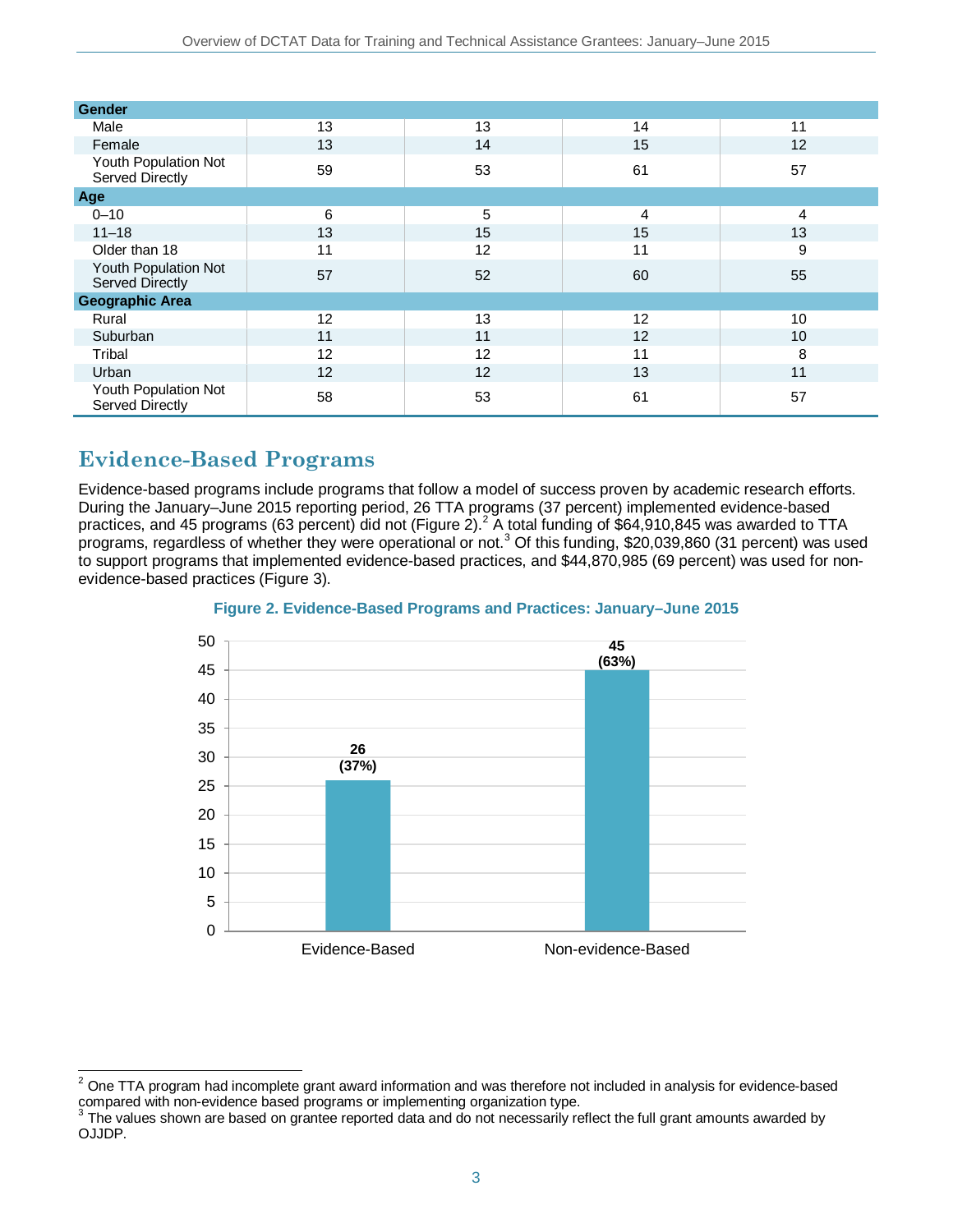

#### **Figure 3. Grant Funds for Evidence-Based Programs and Practices: January–June 2015**

The current reporting period shows a slight decrease in both evidence-based and non-evidence-based programs compared with the previous July–December 2014 reporting period (Figure 4).





Analysis of implementing organization type for the January–June 2015 reporting period revealed that the largest percentage of programs implemented (48 percent) was non-profit community-based organizations. The next largest was juvenile justice, accounting for 18 percent of organization funding, and school/other education agencies accounted for about 14 percent. Figure 5 presents a comparison of all types of implementing organizations.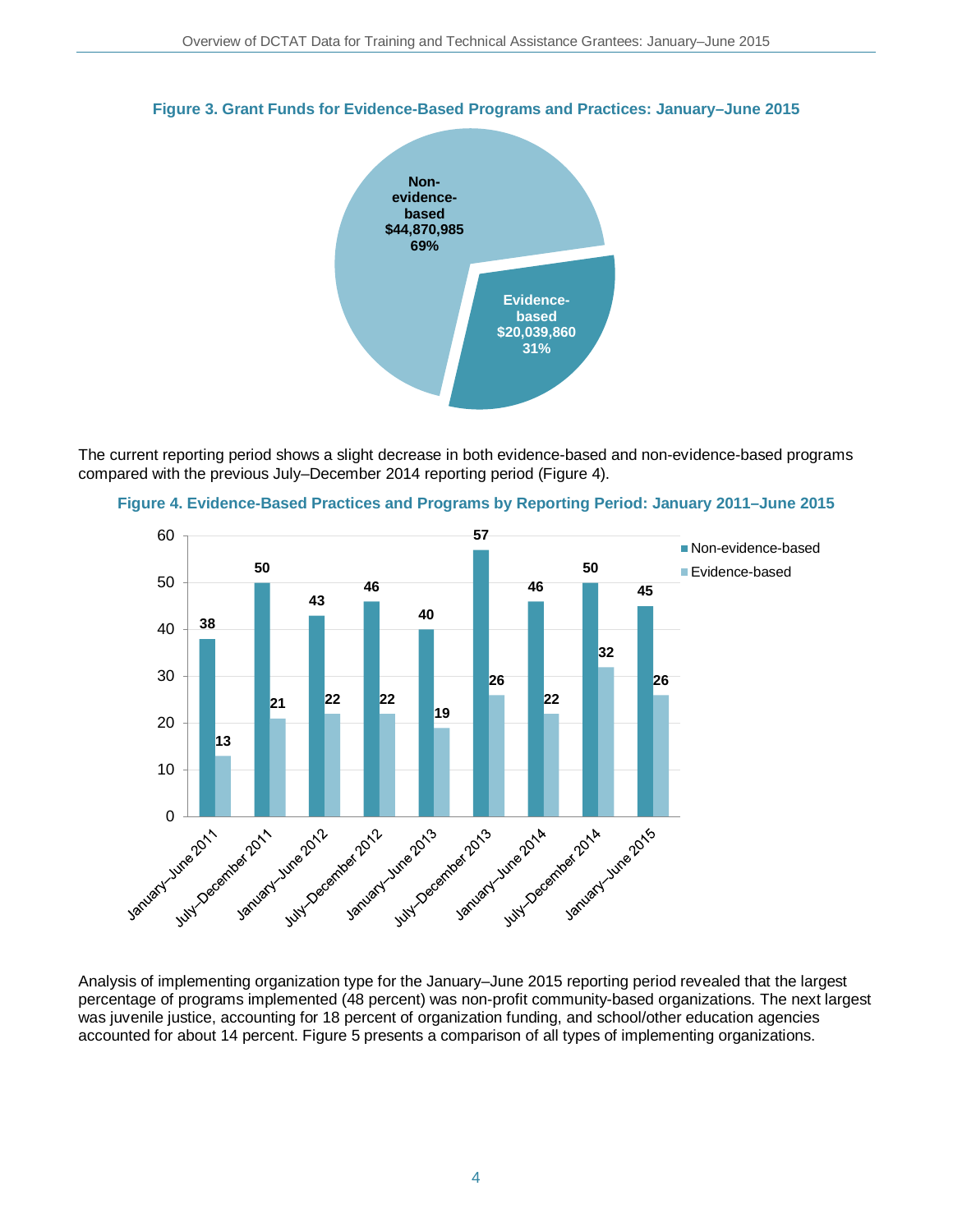

During the January–June 2015 reporting period, 69 grantees (97 percent) reported their status as operational, meaning that these grantees expended grant funds toward TTA activities. Two grantees (3 percent) reported their status as not operational, meaning they did not expend grant funds toward program activities. These results are shown by grantee count and by percent in Figure 6.



#### **Figure 6. Operational Status (Grantee Count): January–June 2015**

Table 3 shows the number of grants awarded by State or district. The greatest number of grants was awarded to California and the District of Columbia, with 9 grants each. Wisconsin and Nevada received the largest amounts of Federal funding (Table 4).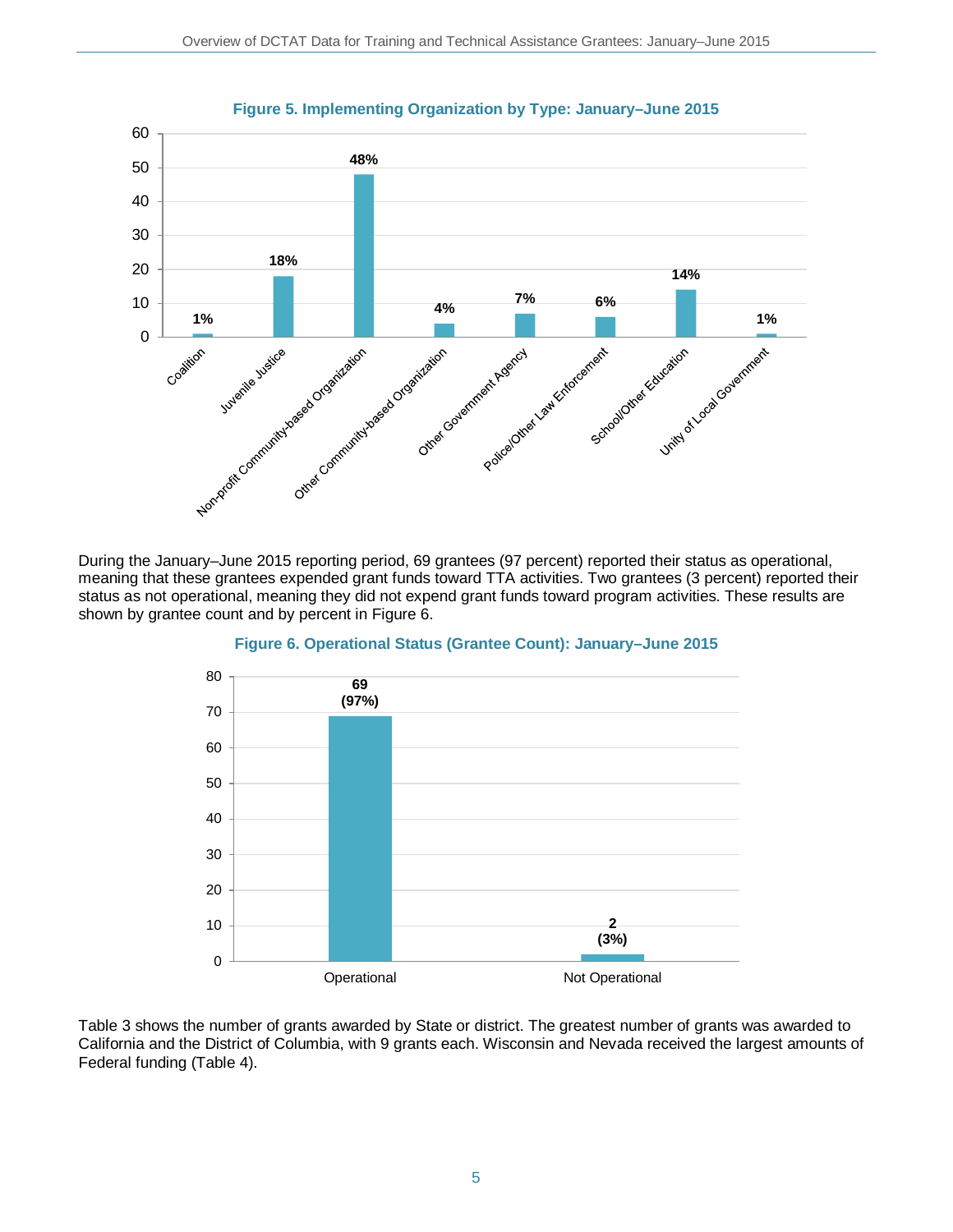| <b>Grantee State or</b><br><b>District</b> | <b>Count</b> | <b>Grantee State or</b><br><b>District</b> | <b>Count</b> |
|--------------------------------------------|--------------|--------------------------------------------|--------------|
| AK                                         |              | <b>MD</b>                                  |              |
| <b>AL</b>                                  | 4            | <b>NV</b>                                  | 4            |
| AZ                                         | 1            | <b>NY</b>                                  | 4            |
| CA                                         | 9            | OH                                         | 1            |
| CO                                         | 1            | OK                                         | 2            |
| <b>CT</b>                                  | 1            | <b>OR</b>                                  | 3            |
| DC                                         | 9            | <b>PA</b>                                  | 1            |
| FL.                                        | 5            | <b>TN</b>                                  | 1            |
| IA                                         | 1            | <b>VA</b>                                  | 5            |
| <b>KY</b>                                  | 2            | <b>WA</b>                                  | 1            |
| MA                                         | 4            | WI                                         | 8            |

### **Table 3. Number of Grants Awarded by State or District: January–June 2015**

### **Table 4. Total Award Amount by State or District (Dollars): January–June 2015**

| <b>Grantee State or</b><br><b>District</b> | <b>Grant Amount</b><br>(Dollars) | <b>Grantee State or</b><br><b>District</b> | <b>Grant Amount</b><br>(Dollars) |
|--------------------------------------------|----------------------------------|--------------------------------------------|----------------------------------|
| AK                                         | 500,000                          | <b>MD</b>                                  | 1,314,108                        |
| AL                                         | 2,555,739                        | <b>NV</b>                                  | 8,207,467                        |
| AZ                                         | 325,000                          | <b>NY</b>                                  | 1,717,824                        |
| <b>CA</b>                                  | 6,756,386                        | OH                                         | 234,115                          |
| <b>CO</b>                                  | 346.009                          | OK                                         | 1,549,722                        |
| CT.                                        | 347,500                          | OR                                         | 1,928,478                        |
| DC.                                        | 5,815,947                        | <b>PA</b>                                  | 459,976                          |
| FL.                                        | 6,678,478                        | <b>TN</b>                                  | 325,000                          |
| IA                                         | 509.112                          | <b>VA</b>                                  | 4,105,881                        |
| <b>KY</b>                                  | 400,000                          | <b>WA</b>                                  | 5,228,268                        |
| MA                                         | 2,712,998                        | WI                                         | 12,367,837                       |

### **Training and Technical Assistance Performance Data Reported**

The TTA providers represent a wide range of organizations, from national associations to small regional agencies, and the populations they serve vary in size and characteristics. Table 5 provides an aggregate of performance measures data.

|  | Table 5. Performance Indicators: January-June 2015 |  |  |  |
|--|----------------------------------------------------|--|--|--|
|--|----------------------------------------------------|--|--|--|

| <b>Performance Indicator</b>                                                              | <b>Number</b> |  |  |  |
|-------------------------------------------------------------------------------------------|---------------|--|--|--|
| Number of people trained (OP) <sup>4</sup>                                                | 44,052        |  |  |  |
| Number of planning or training events held (OP)                                           | 2,019         |  |  |  |
| Number of program materials developed (OP)                                                | 2,142         |  |  |  |
| Number of program materials disseminated (OP)                                             | 126,268       |  |  |  |
| Number of program policies changed, improved, or rescinded (OP)                           |               |  |  |  |
| A. Number of programs policies changed                                                    | 2,635         |  |  |  |
| B. Number of programs policies rescinded                                                  | 1,347         |  |  |  |
| Number of technical assistance requests RECEIVED (OP)                                     | 12,599        |  |  |  |
| Number of training requests RECEIVED (OP)                                                 | 9,237         |  |  |  |
| Percent of organizations reporting improvements in operations based TTA (OC) <sup>5</sup> |               |  |  |  |
| A. Number of organizations reporting improvements in operations based on TTA              | 2,964         |  |  |  |

<span id="page-5-1"></span><span id="page-5-0"></span> $^4$  OP = output<br><sup>5</sup> OC = outcome